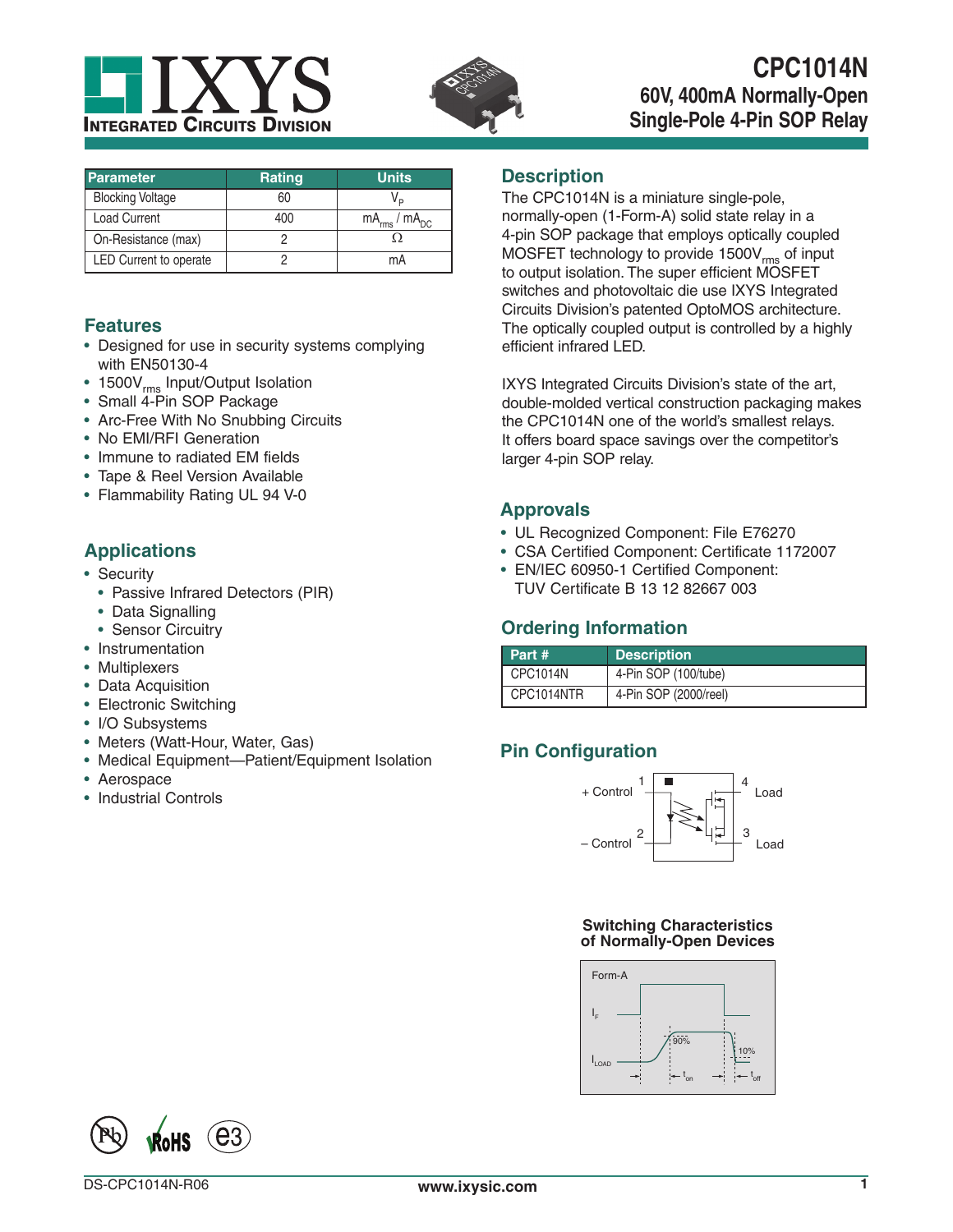

## **Absolute Maximum Ratings @ 25ºC**

| Parameter                            | <b>Ratings</b>  | <b>Units</b>   |
|--------------------------------------|-----------------|----------------|
| <b>Blocking Voltage</b>              | 60              | V <sub>P</sub> |
| Reverse Input Voltage                | 5               |                |
| Input Control Current                | 50              | mA             |
| Peak (10ms)                          | 1               | А              |
| Input Power Dissipation <sup>1</sup> | 70              | mW             |
| Total Power Dissipation <sup>2</sup> | 400             | mW             |
| Isolation Voltage, Input to Output   | 1500            | V<br>rms       |
| Operational Temperature              | $-40$ to $+85$  | °C             |
| Storage Temperature                  | $-40$ to $+125$ | °C             |

*Absolute Maximum Ratings are stress ratings. Stresses in excess of these ratings can cause permanent damage to the device. Functional operation of the device at conditions beyond those indicated in the operational sections of this data sheet is not implied.*

*Typical values are characteristic of the device at +25°C, and are the result of engineering evaluations. They are provided for information purposes only, and are not part of the manufacturing testing requirements.*

<sup>1</sup> Derate linearly 1.33 mW / °C.<br><sup>2</sup> Derate output power linearly 3.33 mW / °C.

# **Electrical Characteristics @ 25ºC**

| <b>Parameter</b>                                                                                           | <b>Conditions</b>                         | <b>Symbol</b>               | <b>Min</b> | <b>Typ</b> | <b>Max</b>               | <b>Units</b>           |
|------------------------------------------------------------------------------------------------------------|-------------------------------------------|-----------------------------|------------|------------|--------------------------|------------------------|
| <b>Output Characteristics</b>                                                                              |                                           |                             |            |            |                          |                        |
| <b>Load Current</b>                                                                                        |                                           |                             |            |            |                          |                        |
| Continuous <sup>1</sup>                                                                                    | $IF=2mA$                                  |                             |            |            | 400                      | $mA_{rms}$ / $mA_{DC}$ |
| Peak                                                                                                       | t $\leq 10$ ms                            | <sup>I</sup> LPK            | ٠          | ٠          | ±1                       | $A_{\rm p}$            |
| On-Resistance <sup>2</sup>                                                                                 | $I1 = 400mA$                              | $R_{ON}$                    | ٠          | ٠          | $\overline{2}$           | Ω                      |
| Off-State Leakage Current                                                                                  | $V_i = 60V_p$                             | LEAK                        | ٠          | ٠          |                          | μA                     |
| <b>Switching Speeds</b>                                                                                    |                                           |                             |            |            |                          |                        |
| Turn-On                                                                                                    | $I_F = 5mA, V_1 = 10V$                    | $t_{on}$                    |            | 0.47       | 2                        |                        |
| Turn-Off                                                                                                   |                                           | $t_{\rm off}$               | ٠          | 0.22       |                          | ms                     |
| Output Capacitance                                                                                         | $I_{F}$ =0mA, V <sub>1</sub> =50V, f=1MHz | $\mathtt{C}_{\texttt{OUT}}$ | ٠          | 25         | $\overline{\phantom{a}}$ | pF                     |
| <b>Input Characteristics</b>                                                                               |                                           |                             |            |            |                          |                        |
| Input Control Current to Activate <sup>3</sup>                                                             | $I1 = 400mA$                              | ١F.                         | ٠          | 0.25       | $\overline{2}$           | mA                     |
| Input Control Current to Deactivate                                                                        |                                           | ŀF                          | 0.1        | 0.2        | $\overline{\phantom{a}}$ | mA                     |
| Input Voltage Drop                                                                                         | $I_c = 5mA$                               | $V_F$                       | 0.9        | 1.2        | 1.5                      | V                      |
| Reverse Input Current                                                                                      | $V_{\rm B} = 5V$                          | <sup>I</sup> R              | ٠          | ٠          | 10                       | μA                     |
| <b>Common Characteristics</b>                                                                              |                                           |                             |            |            |                          |                        |
| Capacitance, Input to Output                                                                               | $V_{10} = 0V$ , f=1MHz                    | $C_{10}$                    |            |            |                          | pF                     |
| $1 \text{ rad}$ accuracy devotes linearly from $100 \text{ rad}$ $\odot$ 0500 to 000m $\odot$ $\odot$ 0500 |                                           |                             |            |            |                          |                        |

1 Load current derates linearly from 400mA @ 25°C to 200mA @85°C.<br><sup>2</sup> Measurement taken within 1 second of on-time.

<sup>3</sup> For applications requiring high temperature operation (greater than 60°C) a minimum LED drive current of 4mA is recommended.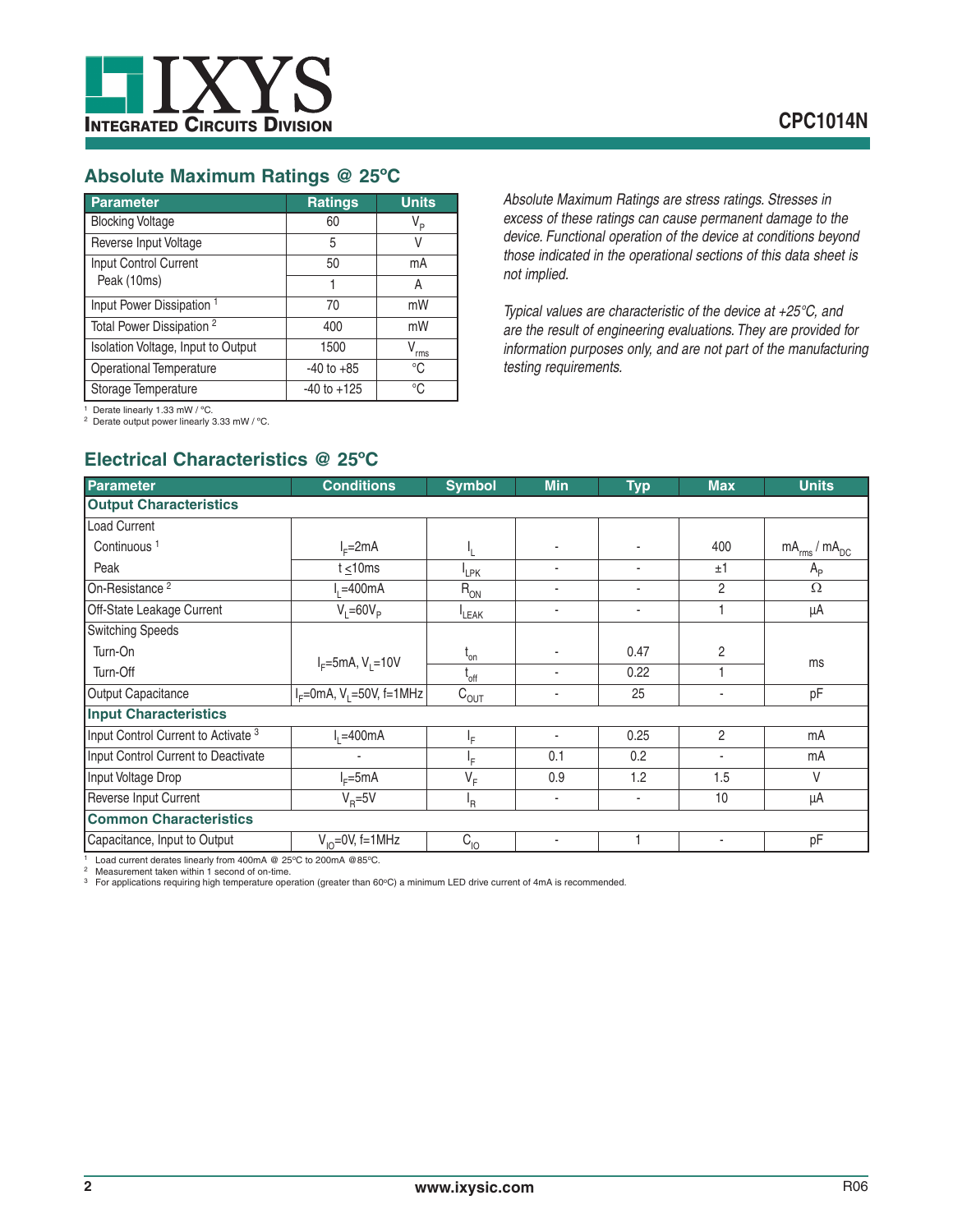

## **PERFORMANCE DATA\***















**Typical Blocking Voltage Distribution (N=50)**





\*Unless otherwise noted, data presented in these graphs is typical of device operation at 25ºC. For guaranteed parameters not indicated in the written specifications, please contact our application department.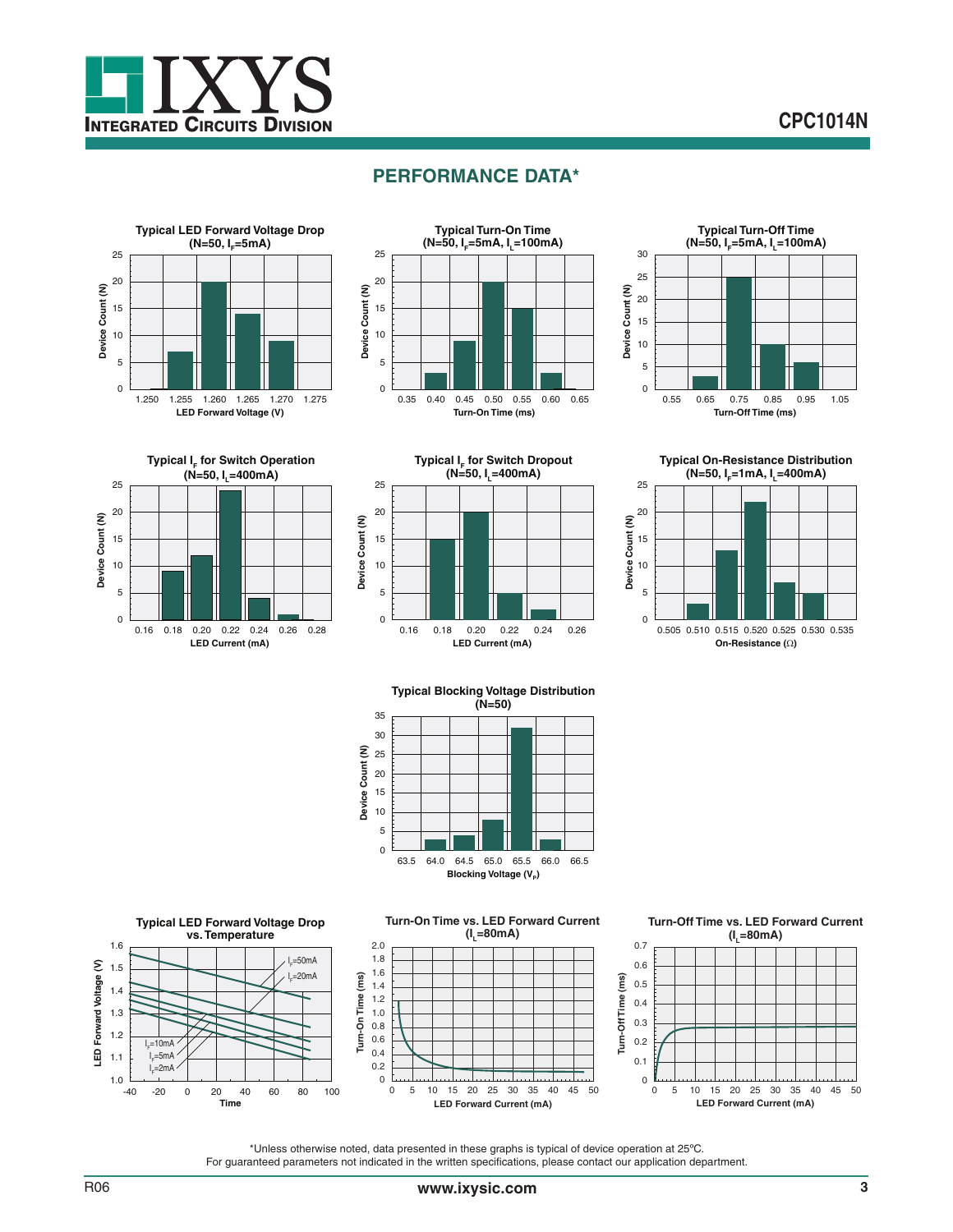

# **CPC1014N**

### **PERFORMANCE DATA\***



\*Unless otherwise noted, data presented in these graphs is typical of device operation at 25ºC. For guaranteed parameters not indicated in the written specifications, please contact our application department.

**Time**

**Load Voltage (V)** 0 10 20 30 40 50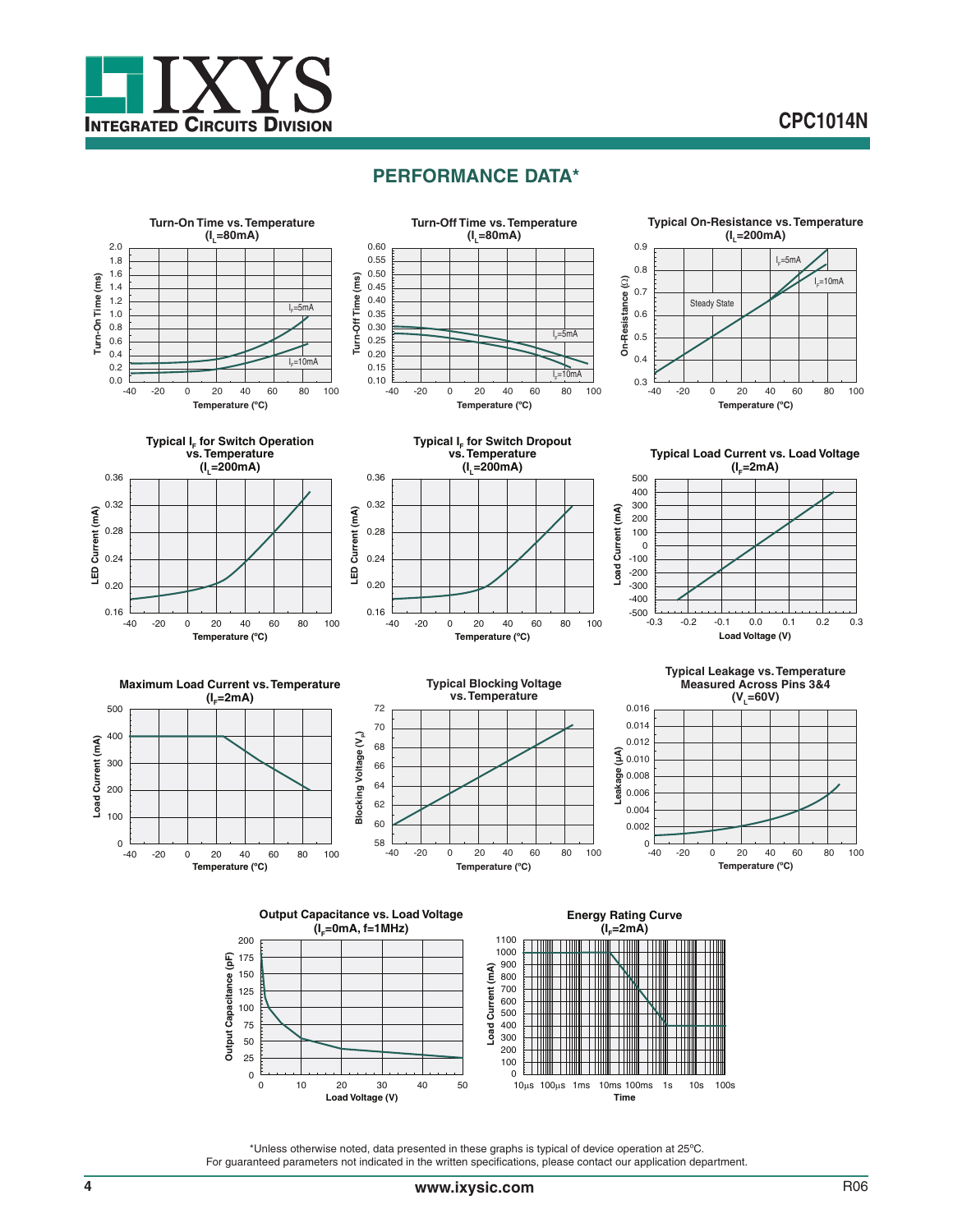

## **Manufacturing Information**

### **Moisture Sensitivity**



All plastic encapsulated semiconductor packages are susceptible to moisture ingression. IXYS Integrated Circuits Division classifies its plastic encapsulated devices for moisture sensitivity according to the latest version of the joint industry standard, **IPC/JEDEC J-STD-020**, in force at the time of product evaluation. We test all of our products to the maximum conditions set forth in the standard, and guarantee proper operation of our devices when handled according to the limitations and information in that standard as well as to any limitations set forth in the information or standards referenced below.

Failure to adhere to the warnings or limitations as established by the listed specifications could result in reduced product performance, reduction of operable life, and/or reduction of overall reliability.

This product carries a Moisture Sensitivity Level (MSL) classification as shown below, and should be handled according to the requirements of the latest version of the joint industry standard **IPC/JEDEC J-STD-033**.

| <b>Device</b> | Moisture Sensitivity Level (MSL) Classification |  |
|---------------|-------------------------------------------------|--|
| CPC1014N      | MSL <sub>3</sub>                                |  |

### **ESD Sensitivity**



This product is **ESD Sensitive**, and should be handled according to the industry standard **JESD-625**.

### **Soldering Profile**

Provided in the table below is the Classification Temperature  $(T<sub>C</sub>)$  of this product and the maximum dwell time the body temperature of this device may be  $(T<sub>C</sub> - 5)$ °C or greater. The classification temperature sets the Maximum Body Temperature allowed for this device during lead-free reflow processes. For through-hole devices, and any other processes, the guidelines of **J-STD-020** must be observed.

| Device   | Classification Temperature (T <sub>c</sub> ) | Dwell Time (t_) | Max Reflow Cycles |
|----------|----------------------------------------------|-----------------|-------------------|
| CPC1014N | 260°C                                        | 30 seconds      |                   |

### **Board Wash**

IXYS Integrated Circuits Division recommends the use of no-clean flux formulations. Board washing to reduce or remove flux residue following the solder reflow process is acceptable provided proper precautions are taken to prevent damage to the device. These precautions include, but are not limited to: using a low pressure wash and providing a follow up bake cycle sufficient to remove any moisture trapped within the device due to the washing process. Due to the variability of the wash parameters used to clean the board, determination of the bake temperature and duration necessary to remove the moisture trapped within the package is the responsibility of the user (assembler). Cleaning or drying methods that employ ultrasonic energy may damage the device and should not be used. Additionally, the device must not be exposed to flux or solvents that are Chlorine- or Fluorine-based.